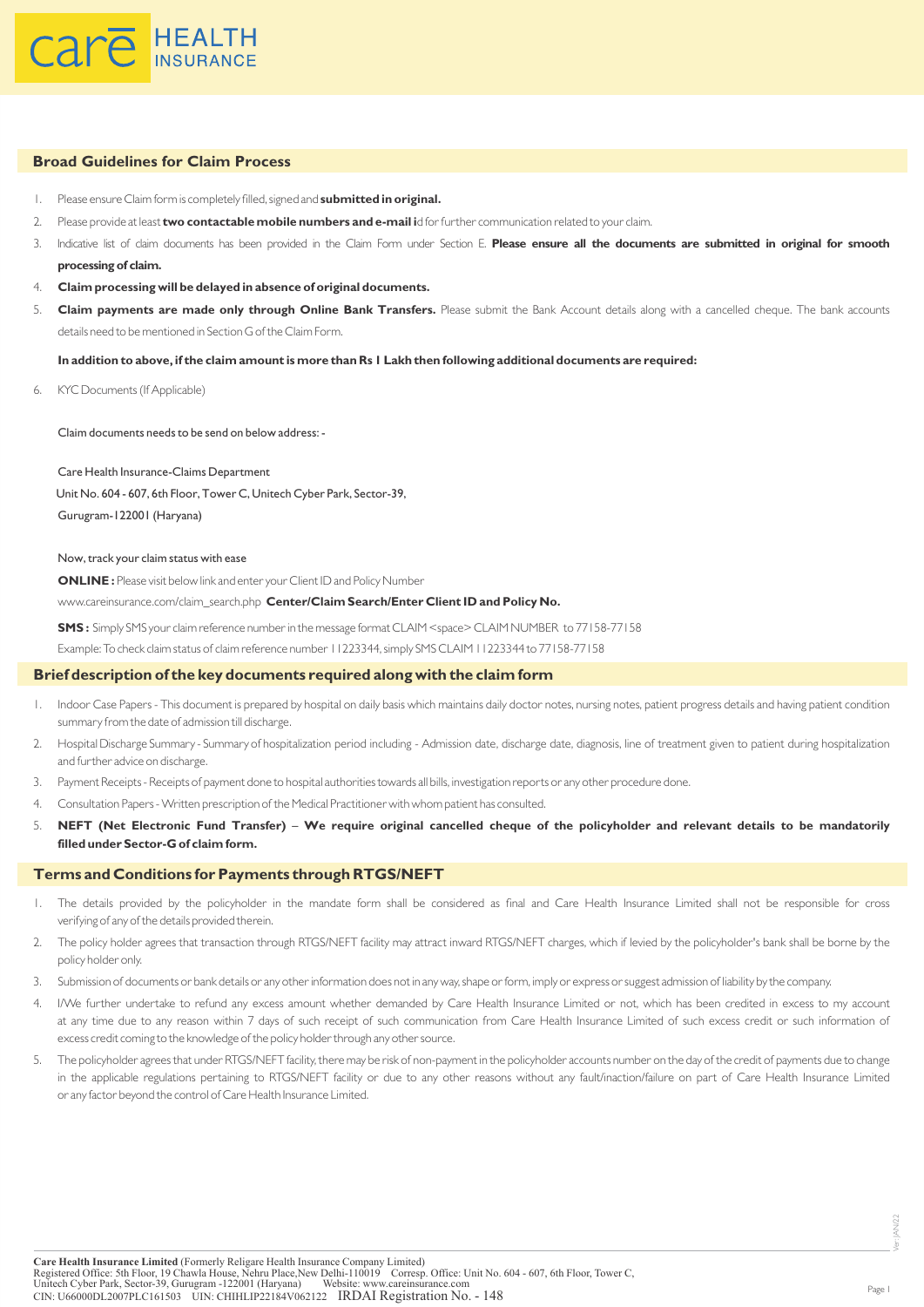

### Claim Form - 'CARE'

### **Part A**

- 1. To be filled in by the Insured.
- 2. The issue of this Form is not to be taken as an admission of liability.
- 3. To be filled in block letters.

| 3. To be filled in block letters.                                                       | Claim Intimation No.:                         |
|-----------------------------------------------------------------------------------------|-----------------------------------------------|
| <b>Section A - Details of Primary Insured</b>                                           |                                               |
| a) Policy No.                                                                           |                                               |
| b) SL No./Certificate No.:                                                              | c) Company/TPA ID No.:                        |
| d) Name                                                                                 |                                               |
| (Surname)                                                                               | (First Name)<br>(Middle Name)                 |
| e) Address<br>÷                                                                         |                                               |
|                                                                                         |                                               |
|                                                                                         | City:                                         |
| State                                                                                   | Pin Code:                                     |
| Phone Number                                                                            |                                               |
|                                                                                         |                                               |
| E-mail                                                                                  |                                               |
| <b>Section B - Details of Insurance History</b>                                         |                                               |
| a) Currently covered by any other Mediclaim/Health Insurance :<br>Yes                   | $\mathsf{No}$                                 |
| b) Date of commencement of first insurance without break :                              | (DD/MM/YYYY)                                  |
| c) If yes, Company Name                                                                 |                                               |
| Policy Number<br>÷                                                                      | Sum Insured (Rs.):                            |
| d) Have you ever been hospitalized in the last 4 years since inception of the contract? | No<br>Yes                                     |
| (DD/MM/YYYY)<br>Date:<br>$\bullet$                                                      |                                               |
| Diagnosis:<br>$\bullet$                                                                 |                                               |
| e) Previously covered by any other Mediclaim/Health Insurance:<br>Yes                   | No                                            |
| f) If yes, Company Name:                                                                |                                               |
|                                                                                         |                                               |
| <b>Section C - Details of Insured Person Hospitalised</b>                               |                                               |
| Mr.<br>Ms.<br>Title                                                                     |                                               |
| a) Name<br>÷                                                                            |                                               |
| (Surname)<br>(First Name)                                                               | (Middle Name)                                 |
| F<br>b) Gender :<br>$\mathbb M$<br>c) Age :                                             | d) Date of Birth :<br>(YY/MM)                 |
| e) Relationship with Primary Insured :<br>Self<br>Spouse                                | Child<br>Father<br>Mother                     |
| Others (Please Specify) _                                                               |                                               |
| f) Occupation :<br>Self Employed<br>Service<br>Homemaker                                | Others (Please Specify)<br>Retired<br>Student |
| g) Address :<br>(if different                                                           |                                               |
| from above)                                                                             |                                               |
|                                                                                         | City:                                         |
| State                                                                                   | Pin Code:                                     |
| h) Phone Number:                                                                        |                                               |
| i) E-mail                                                                               |                                               |
|                                                                                         |                                               |

Care Health Insurance Limited (Formerly Religare Health Insurance Company Limited)<br>Registered Office: 5th Floor, 19 Chawla House, Nehru Place,New Delhi-110019 Corresp. Office: Unit No. 604 - 607, 6th Floor, Tower C,<br>Unitec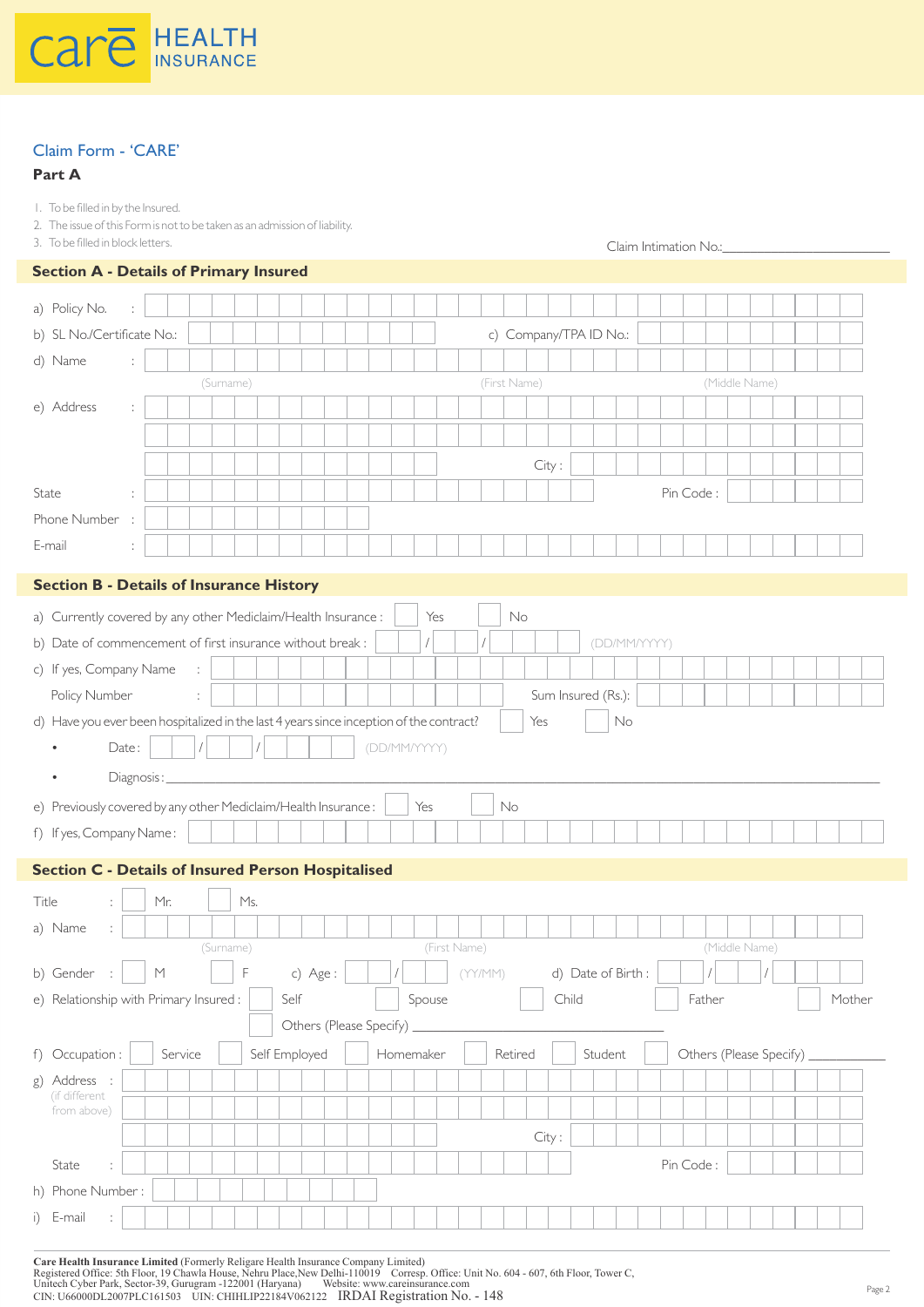|              |        | <b>Section D - Details of Hospitalisation</b>                                   |           |                       |                                                  |                                     |                         |
|--------------|--------|---------------------------------------------------------------------------------|-----------|-----------------------|--------------------------------------------------|-------------------------------------|-------------------------|
|              |        | a) Name of Hospital where Admitted :                                            |           |                       |                                                  |                                     |                         |
|              |        | b) Room Category occupied :<br>Day Care                                         |           | Single Occupancy      | Twin Sharing                                     |                                     | 3 or more beds per room |
|              |        | c) Hospitalisation due to<br>Injury                                             |           | <b>Illness</b>        | Maternity                                        |                                     |                         |
|              |        | d) Date of Injury/Date Disease first detected/Date of Delivery:                 |           |                       |                                                  | (DD/MM/YYYY)                        |                         |
|              |        | e) Date of Admission                                                            |           | (DD/MM/YYYY)          | f) Time of Admission :                           |                                     | (HH:MM)                 |
| g)           |        | Date of Discharge                                                               |           | (DD/MM/YYYY)          | h) Time of Discharge :                           |                                     | (HH:MM)                 |
|              |        | Self Inflicted<br>i) If Injury, give cause                                      |           | Road Traffic Accident |                                                  | Substance Abuse/Alcohol Consumption |                         |
|              |        | i) If Medico Legal<br>Yes                                                       | No        |                       | ii) Reported to Police :                         | No<br>Yes                           |                         |
|              |        | iii) MLC Report & Police FIR attached :                                         | No<br>Yes |                       | j) System of Medicine : _                        |                                     |                         |
|              |        |                                                                                 |           |                       |                                                  |                                     |                         |
|              |        | <b>Section E - Details of Claim</b>                                             |           |                       |                                                  |                                     |                         |
| a)           |        | Details of the treatment expenses claimed                                       |           |                       |                                                  |                                     |                         |
|              | (i)    | Pre-hospitalization Expenses : Rs.                                              |           |                       | Others (code)<br>(vi)                            | $:$ Rs.                             |                         |
|              | (ii)   | Hospitalization Expenses<br>$:$ Rs.                                             |           |                       | Total                                            | $:$ Rs.                             |                         |
|              | (iii)  | Post-hospitalization Expenses : Rs.                                             |           |                       | Pre-hospitalization period<br>(vii)              |                                     | days                    |
|              | (iv)   | Health Check-up cost<br>$:$ Rs.                                                 |           |                       | Post-hospitalization period<br>(viii)            |                                     | days                    |
|              | (v)    | Ambulance Charges<br>$:$ Rs.                                                    |           |                       |                                                  |                                     |                         |
| b)           |        | Claim for Domiciliary Hospitalization:<br>(If yes, provide details in annexure) | Yes       | No                    |                                                  |                                     |                         |
| $\mathsf{C}$ |        | Details of Lump sum/cash benefit claimed:                                       |           |                       |                                                  |                                     |                         |
|              | (i)    | : Rs.<br>Hospital Daily Cash                                                    |           | (v)                   | Pre/Post hospitalization Lump sum benefit : Rs.  |                                     |                         |
|              | (ii)   | Surgical Cash<br>:Rs.                                                           |           | (vi)                  | Others                                           | : Rs.                               |                         |
|              | (iii)  | Critical Illness Benefit<br>$:$ Rs.                                             |           |                       | Total                                            | : Rs.                               |                         |
|              | (iv)   | Convalescence<br>: Rs.                                                          |           |                       |                                                  |                                     |                         |
| d)           |        | Claim Documents Submitted - Checklist                                           |           |                       |                                                  |                                     |                         |
|              | (i)    | Claim Form Duly signed                                                          |           | (vii)                 | Pharmacy Bill                                    |                                     |                         |
|              | (ii)   | Copy of the claim intimation, if any                                            |           | (viii)                | <b>Operation Theatre Notes</b>                   |                                     |                         |
|              | (iii)  | Hospital Main Bill                                                              |           | (ix)                  | ECG                                              |                                     |                         |
|              | (iv)   | Hospital Break-up Bill                                                          |           | (x)                   | Doctor's request for investigation               |                                     |                         |
|              | (v)    | Hospital Bill Payment Receipt                                                   |           | (xi)                  | Investigation Reports (Including CT/MRI/USG/HPE) |                                     |                         |
|              | (vi)   | Hospital Discharge Summary                                                      |           | (xii)                 | Doctor's Prescriptions                           |                                     |                         |
|              | (xiii) | Others                                                                          |           |                       |                                                  |                                     |                         |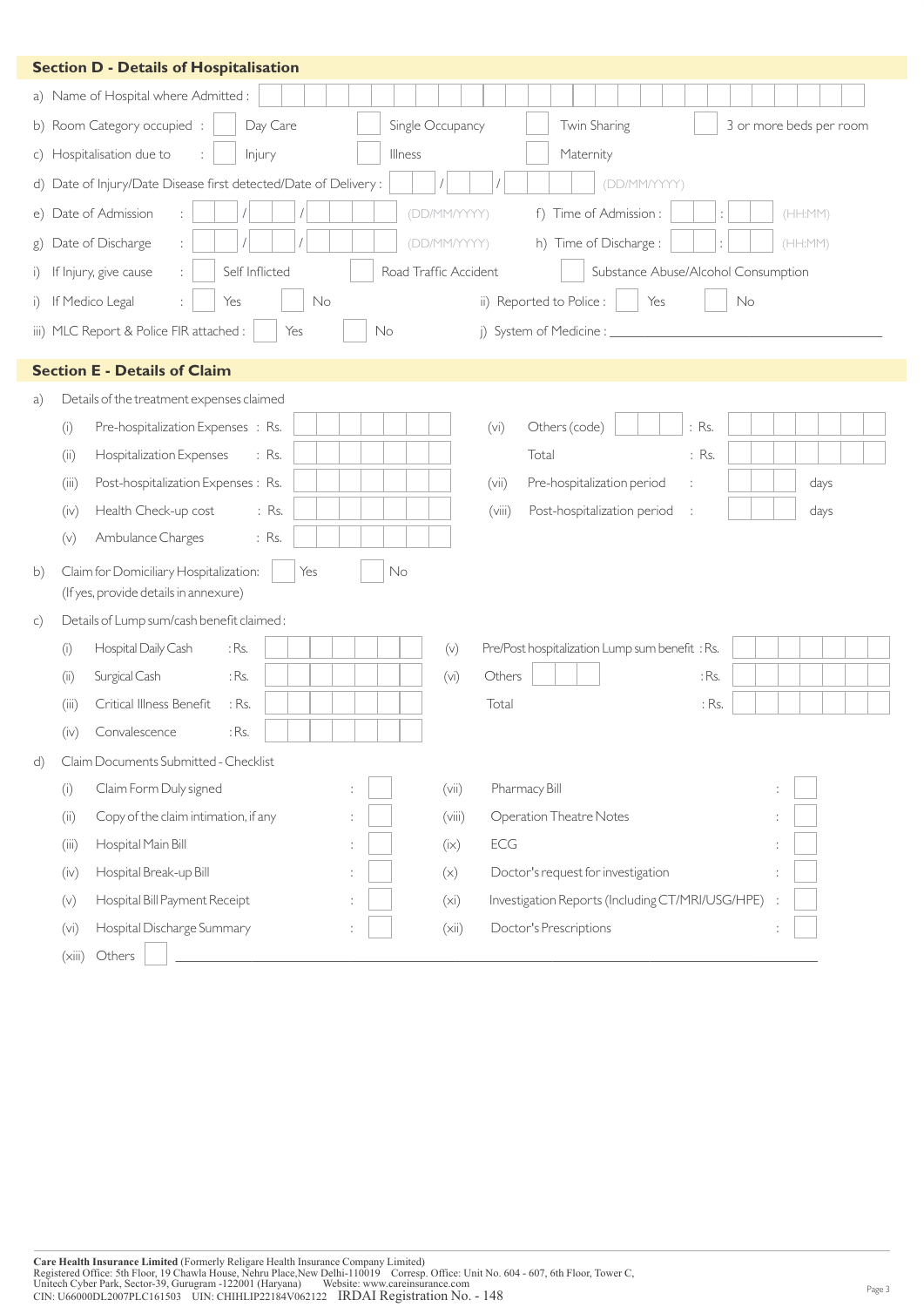# **Section F - Details of Bills Enclosed** S No. | Bill No. | Date | Issued by | Towards | Amount (INR) 1 (DD/MM/YYYY) Hospital Main Bill 2 (DD/MM/YYYY) Pre-hospitalization Bills: \_\_\_Nos 3 (DD/MM/YYYY) Post-hospitalization Bills: Nos **4** (DD/MM/YYYY) **Pharmacy bills** 5 (DD/MM/YYYY) 6 (DD/MM/YYYY) 7 (DD/MM/YYYY) 8 (DD/MM/YYYY) 9 (DD/MM/YYYY) 10 (DD/MM/YYYY)

In case of more details, please attach a separate sheet.

# **Section G - Details of Primary Insured's Bank Account**

| a) PAN                         |  |  |  |  |  |  |  |  |  |  |  |  |  |  |  |
|--------------------------------|--|--|--|--|--|--|--|--|--|--|--|--|--|--|--|
| b) Account Number              |  |  |  |  |  |  |  |  |  |  |  |  |  |  |  |
| c) Bank Name & Branch          |  |  |  |  |  |  |  |  |  |  |  |  |  |  |  |
| d) Cheque/DD payable details : |  |  |  |  |  |  |  |  |  |  |  |  |  |  |  |
| e) IFSC Code                   |  |  |  |  |  |  |  |  |  |  |  |  |  |  |  |

## **Section H - Declaration by the Insured**

I hereby declare that the information furnished in this claim form is true & correct to the best of my knowledge and belief. If I have made any false or untrue statement, suppression or concealment of any material fact with respect to questions asked in relation to this claim, my right to claim reimbursement shall be forfeited. I also consent & authorize TPA/Company, to seek necessary medical information/documents from any hospital/Medical Practitioner who has attended on the person against whom this claim is made. I hereby declare that I have included all the bills/receipts for the purpose of this claim & that I will not be making any supplementary claim except the pre/post-hospitalization claim, if any.

| )a†e |  |  |  |  |  | <b>D/MM/YYYY</b><br>$\mathbb{1}$ |
|------|--|--|--|--|--|----------------------------------|
|      |  |  |  |  |  |                                  |

Place :\_

Signature of the Insured : \_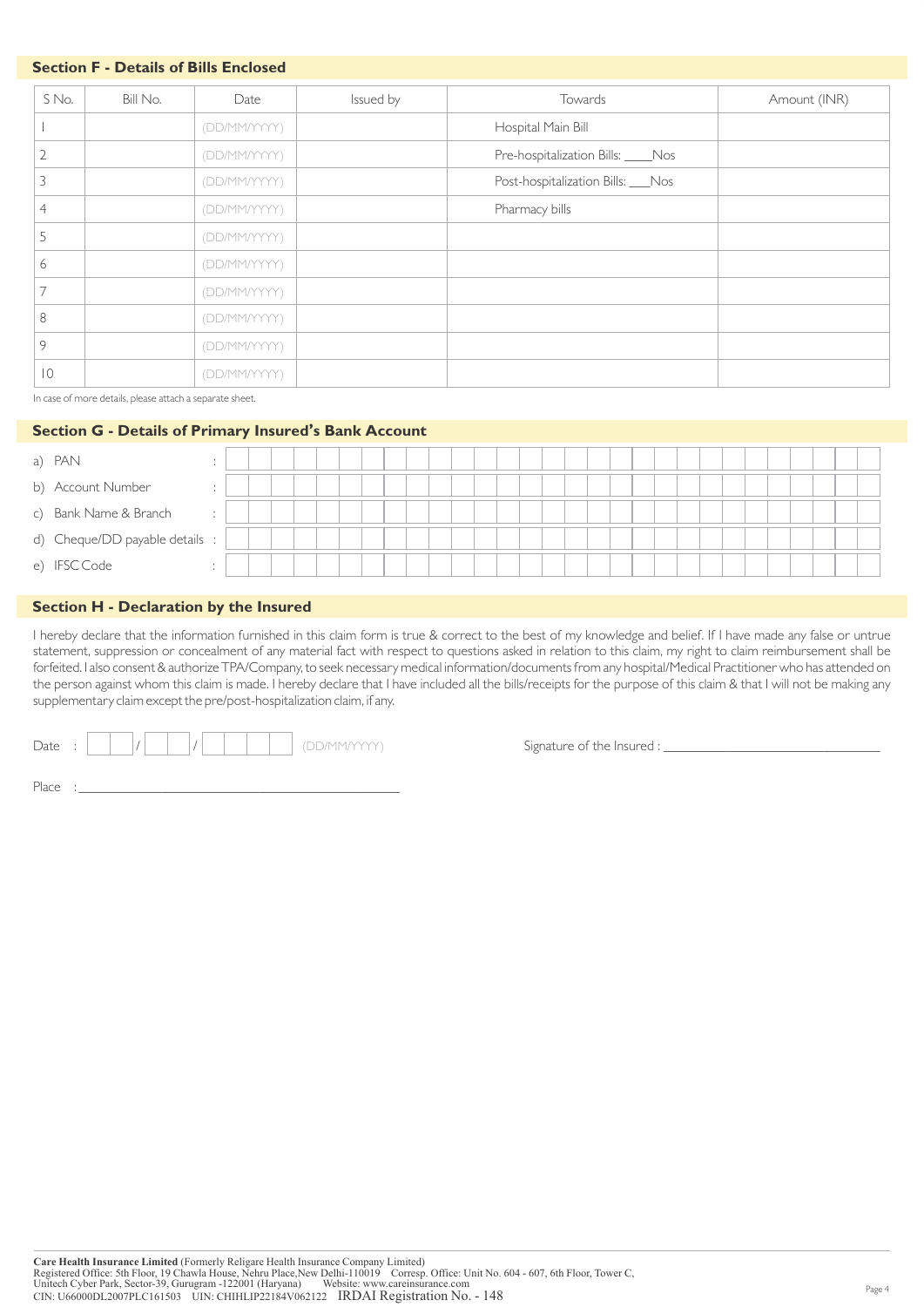### **Guidance For Filling Claim Form- Part A (To be filled in by the insured)**

| Data Element                                                                             | Description                                                                                      | Format                                                             |
|------------------------------------------------------------------------------------------|--------------------------------------------------------------------------------------------------|--------------------------------------------------------------------|
|                                                                                          | Section A - Details of Primary Insured                                                           |                                                                    |
| a) Policy No.                                                                            | Enter the policy number                                                                          | As allotted by the insurance company                               |
| b) SI. No/ Certificate No.                                                               | Enter the social insurance number or the certificate<br>number of social health insurance scheme | As allotted by the organization                                    |
| c) Company TPA ID No.                                                                    | Enter the TPA ID No.                                                                             | License number as allotted by IRDA and printed<br>in TPA documents |
| d) Name                                                                                  | Enter the full name of the policyholder                                                          | Surname. First name. Middle name                                   |
| e) Address                                                                               | Enter the full postal address                                                                    | Include Street, City and Pin Code                                  |
|                                                                                          | Section B - Details of Insurance History                                                         |                                                                    |
| a) Currently covered by any other Mediclaim/Health<br>Insurance?                         | Indicate whether currently covered by another<br>Mediclaim/Health Insurance                      | Tick Yes or No                                                     |
| b) Date of Commencement of first Insurance without<br>break                              | Enter the date of commencement of first insurance                                                | Use dd-mm-yy format                                                |
| c) Company Name                                                                          | Enter the full name of the insurance company                                                     | Name of the organization in full                                   |
| Policy No.                                                                               | Enter the policy number                                                                          | As allotted by the insurance company                               |
| Sum Insured                                                                              | Enter the total sum insured as per the policy                                                    | In rupees                                                          |
| d) Have you been Hospitalised in the last four years<br>since inception of the contract? | Indicate whether hospitalized in the last four years                                             | Tick Yes or No                                                     |
| Date                                                                                     | Enter the date of hospitalization                                                                | Use mm-yy format                                                   |
| Diagnosis                                                                                | Enter the diagnosis details                                                                      | Open Text                                                          |
| e) Previously Covered by any other Mediclaim/Health<br>Insurance?                        | Indicate whether previously covered by another<br>Mediclaim/Health Insurance                     | Tick Yes or No                                                     |
| f) Company Name                                                                          | Enter the full name of the insurance company                                                     | Name of the organization in full                                   |
|                                                                                          | Section C - Details of Insured Person Hospitalised                                               |                                                                    |
| a) Name                                                                                  | Enter the full name of the patient                                                               | Surname, First name, Middle name                                   |
| b) Gender                                                                                | Indicate Gender of the patient                                                                   | Tick Male or Female                                                |
| c) Age                                                                                   | Enter age of the patient                                                                         | Number of years and months                                         |
| d) Date of Birth                                                                         | Enter Date of Birth of patient                                                                   | Use dd-mm-yy format                                                |
| e) Relationship with primary Insured                                                     | Indicate relationship of patient with policyholder                                               | Tick the right option. If others, please specify                   |
| f) Occupation                                                                            | Indicate occupation of patient                                                                   | Tick the right option. If others, please specify                   |
| g) Address                                                                               | Enter the full postal address                                                                    | Include Street, City and Pin Code                                  |
| h) Landline                                                                              | Enter the phone number of patient                                                                | Include STD code with telephone number                             |
| E-mail ID<br>i)                                                                          | Enter e-mail address of patient                                                                  | Complete e-mail address                                            |
|                                                                                          | Section D - Details of Hospitalisation                                                           |                                                                    |
| a) Name of Hospital where admitted                                                       | Enter the name of hospital                                                                       | Name of hospital in full                                           |
| b) Room category occupied                                                                | Indicate the room category occupied                                                              | Tick the right option                                              |
| c) Hospitalization due to                                                                | Indicate reason of hospitalization                                                               | Tick the right option                                              |
| d) Date of Injury/Date Disease first detected/<br>Date of Delivery                       | Enter the relevant date                                                                          | Use dd-mm-yy format                                                |
| e) Date of admission                                                                     | Enter date of admission                                                                          | Use dd-mm-yy format                                                |
| f) Time                                                                                  | Enter time of admission                                                                          | Use hh:mm format                                                   |
| g) Date of discharge                                                                     | Enter date of discharge                                                                          | Use dd-mm-yy format                                                |
| h) Time                                                                                  | Enter time of discharge                                                                          | Use hh:mm format                                                   |
| If Injury give cause<br>i)                                                               | Indicate cause of injury                                                                         | Tick the right option                                              |
| If Medico legal                                                                          | Indicate whether injury is medico legal                                                          | Tick Yes or No                                                     |
| Reported to Police                                                                       | Indicate whether police report was filed                                                         | Tick Yes or No                                                     |
| MLC Report & Police FIR attached                                                         | Indicate whether MLC report and Police FIR attached                                              | Tick Yes or No                                                     |
| j) System of Medicine                                                                    | Enter the system of medicine followed in treating the<br>patient                                 | Open Text                                                          |
|                                                                                          | Section E - Details of Claim                                                                     |                                                                    |
| Claim Made for                                                                           | Select the event for which the claim is made                                                     | Tick Yes or No                                                     |
| a) Details of Treatment Expenses                                                         | Enter the amount claimed as treatment expenses                                                   | In rupees (Do not enter paise values)                              |
| b) Claim for Domiciliary Hospitalization                                                 | Indicate whether claim is for domiciliary hospitalization                                        | Tick Yes or No                                                     |
| c) Details of Lump sum/cash benefit claimed                                              | Enter the amount claimed as lump sum/cash benefit                                                | In rupees (Do not enter paise values)                              |
| d) Claim Documents Submitted-Check List                                                  | Indicate which supporting documents are submitted                                                | Tick the right option                                              |
| Indicate which bills are enclosed with the amounts in runes                              | Section F - Details of Bills Enclosed                                                            |                                                                    |

Indicate which bills are enclosed with the amounts in rupees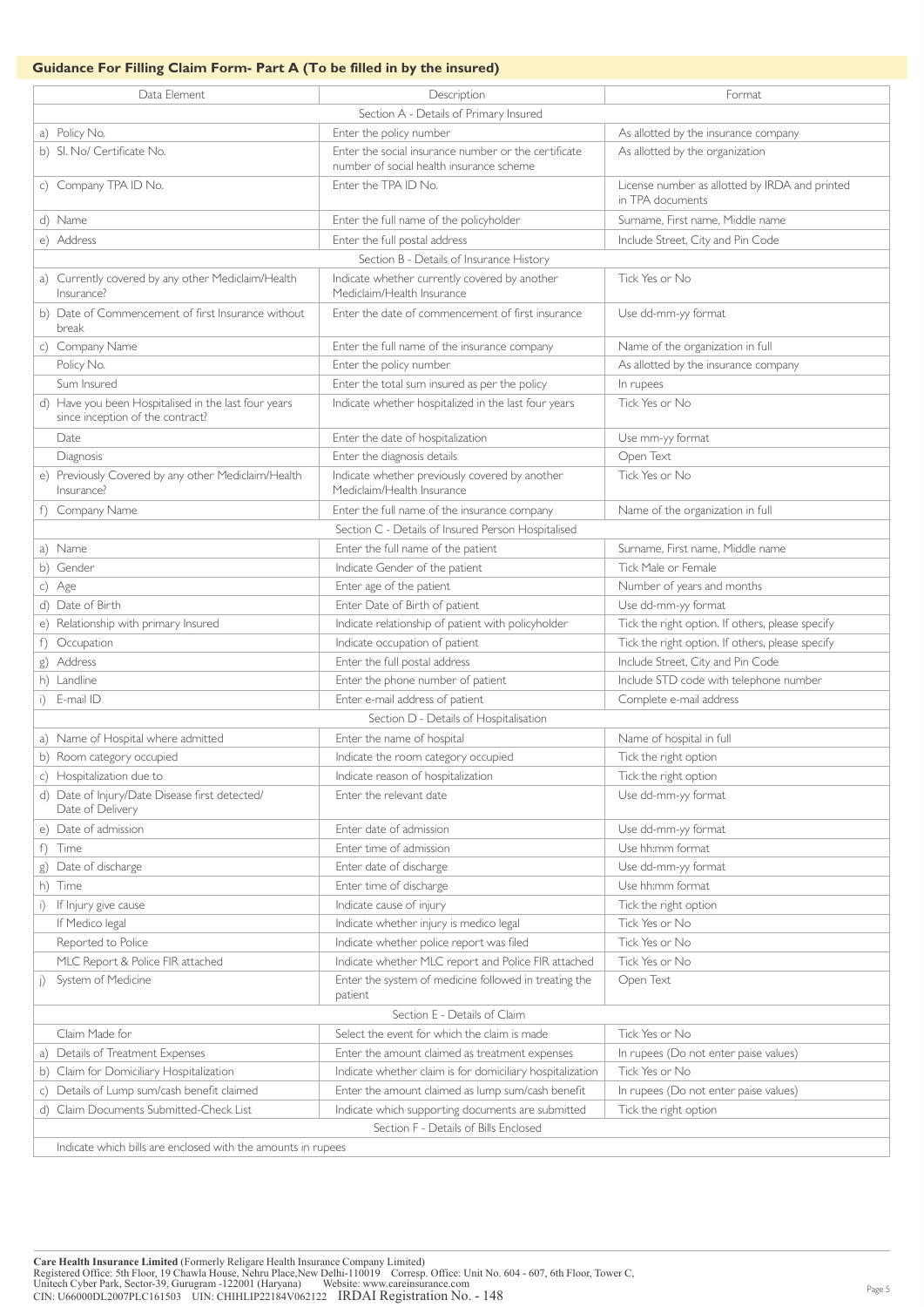| Data Element                                                                                   | Description                                                                                   | Format                                      |  |  |  |  |  |  |  |  |
|------------------------------------------------------------------------------------------------|-----------------------------------------------------------------------------------------------|---------------------------------------------|--|--|--|--|--|--|--|--|
|                                                                                                | Section G - Details of Primary Insured's Bank Account                                         |                                             |  |  |  |  |  |  |  |  |
| a) PAN                                                                                         | Enter the permanent account number                                                            | As allotted by the Income Tax department    |  |  |  |  |  |  |  |  |
| b) Account Number                                                                              | Enter the bank account number                                                                 | As allotted by the bank                     |  |  |  |  |  |  |  |  |
| c) Bank Name and Branch                                                                        | Enter the bank name along with the branch                                                     | Name of the Bank in full                    |  |  |  |  |  |  |  |  |
| d) Cheque/DD payable details                                                                   | Enter the name of the beneficiary the cheque/DD<br>should be made out to                      | Name of the individual/organization in full |  |  |  |  |  |  |  |  |
| IFSC code of the bank branch in full<br>Enter the IFSC code of the bank branch<br>e) IFSC Code |                                                                                               |                                             |  |  |  |  |  |  |  |  |
|                                                                                                | Section H - Declaration by the Insured                                                        |                                             |  |  |  |  |  |  |  |  |
|                                                                                                | Read declaration carefully and mention date (in dd:mm:yy format), place (open text) and sign. |                                             |  |  |  |  |  |  |  |  |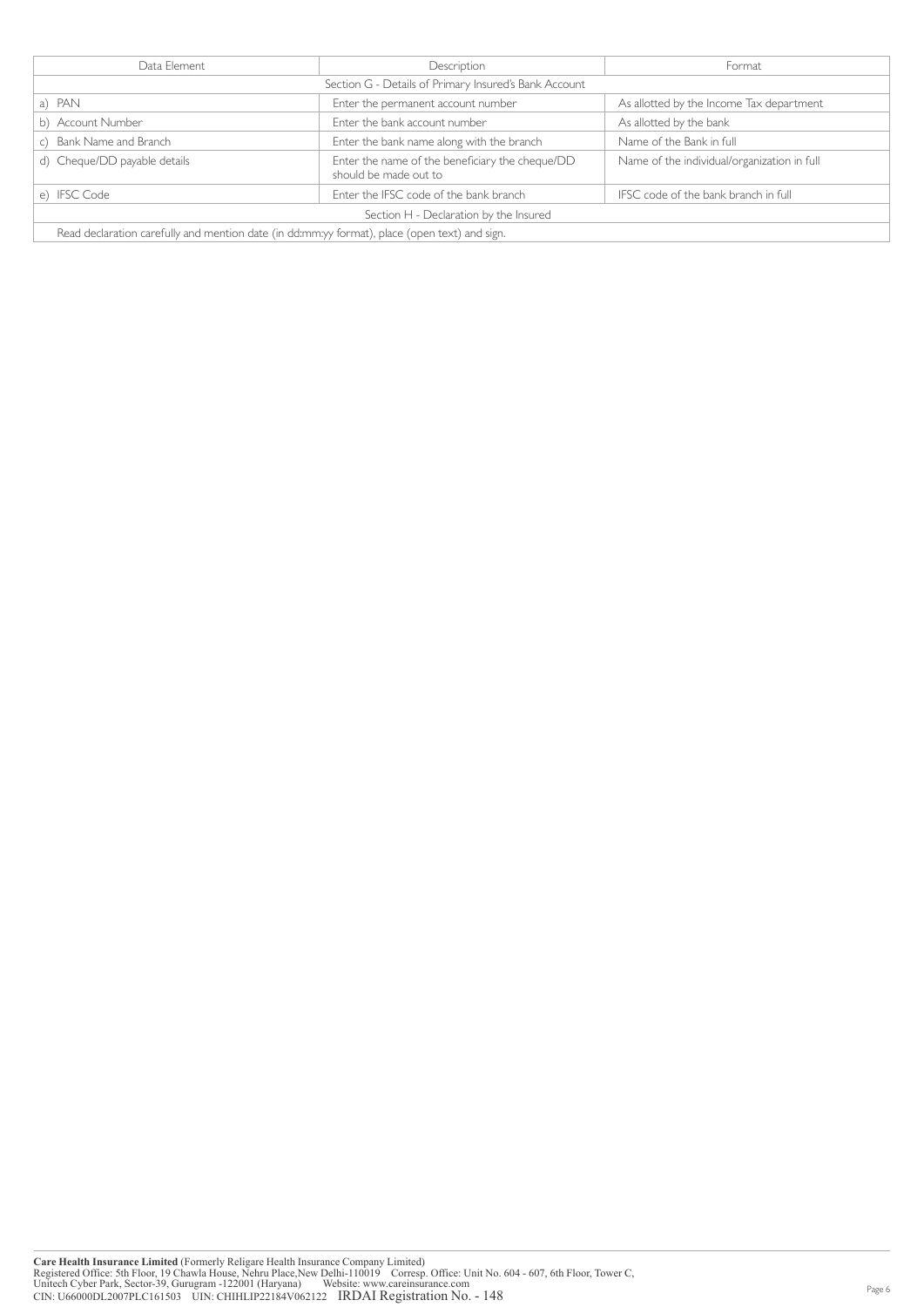# Claim Form - 'CARE'

### **Part B**

- 1. To be filled in by the hospital.
- 2. The issue of this Form is not to be taken as an admission of liability.
- 3. Please include the original pre-authorization request form in lieu of PART A.
- 4. To be filled in block letters.

|        | <b>Section A - Details of Hospital</b>                    |           |           |                   |           |          |               |  |              |         |      |              |                                             |                                                                                                                                                                                                                               |  |               |               |         |  |  |
|--------|-----------------------------------------------------------|-----------|-----------|-------------------|-----------|----------|---------------|--|--------------|---------|------|--------------|---------------------------------------------|-------------------------------------------------------------------------------------------------------------------------------------------------------------------------------------------------------------------------------|--|---------------|---------------|---------|--|--|
|        | a) Name of the Hospital                                   |           |           |                   |           |          |               |  |              |         |      |              |                                             |                                                                                                                                                                                                                               |  |               |               |         |  |  |
|        | b) Hospital ID                                            |           |           |                   |           |          |               |  |              |         |      |              |                                             |                                                                                                                                                                                                                               |  |               |               |         |  |  |
|        | c) Type of Hospital                                       |           |           | Network           |           |          |               |  |              |         |      |              | Non-network (if non-network fill section E) |                                                                                                                                                                                                                               |  |               |               |         |  |  |
|        | d) Name of the treating doctor                            |           |           |                   |           |          |               |  |              |         |      |              |                                             |                                                                                                                                                                                                                               |  |               |               |         |  |  |
|        |                                                           |           |           |                   | (Surname) |          |               |  |              |         |      | (First Name) |                                             |                                                                                                                                                                                                                               |  |               | (Middle Name) |         |  |  |
|        | e) Qualification                                          |           |           |                   |           |          |               |  |              |         |      |              |                                             |                                                                                                                                                                                                                               |  |               |               |         |  |  |
|        | f) Registration No. with State Code:                      |           |           |                   |           |          |               |  |              |         |      |              |                                             |                                                                                                                                                                                                                               |  |               |               |         |  |  |
|        | g) Contact No.                                            |           |           |                   |           |          |               |  |              |         |      |              |                                             |                                                                                                                                                                                                                               |  |               |               |         |  |  |
|        | <b>Section B - Details of the Patient Admitted</b>        |           |           |                   |           |          |               |  |              |         |      |              |                                             |                                                                                                                                                                                                                               |  |               |               |         |  |  |
|        | a) Name of the Patient:                                   |           |           |                   |           |          |               |  |              |         |      |              |                                             |                                                                                                                                                                                                                               |  |               |               |         |  |  |
|        |                                                           |           | (Surname) |                   |           |          |               |  | (First Name) |         |      |              |                                             |                                                                                                                                                                                                                               |  | (Middle Name) |               |         |  |  |
|        | b) IP Registration No. :                                  |           |           |                   |           |          |               |  |              |         |      |              |                                             |                                                                                                                                                                                                                               |  |               |               |         |  |  |
|        | M<br>c) Gender                                            |           |           | F                 |           | d) Age : |               |  |              | (YY/MM) |      |              |                                             | e) Date of Birth:                                                                                                                                                                                                             |  |               |               |         |  |  |
|        | f) Date of Admission :                                    |           |           |                   |           |          | (DD/MM/YYYY)  |  |              |         |      |              |                                             | g) Time of Admission:                                                                                                                                                                                                         |  |               |               | (HH:MM) |  |  |
|        | h) Date of Discharge :                                    |           |           |                   |           |          | (DD/MM/YYYY)  |  |              |         |      |              |                                             | i) Time of Discharge :                                                                                                                                                                                                        |  |               |               | (HH:MM) |  |  |
|        | j) Type of Admission :                                    | Emergency |           |                   |           | Planned  |               |  | Day Care     |         |      |              |                                             | Maternity                                                                                                                                                                                                                     |  |               |               |         |  |  |
|        | k) If Maternity,                                          |           |           |                   |           |          |               |  |              |         |      |              |                                             |                                                                                                                                                                                                                               |  |               |               |         |  |  |
|        | Date of Delivery:<br>(i)                                  |           |           |                   |           |          | (DD/MM/YYYY)  |  |              |         | (ii) |              |                                             | Gravida Status : _______                                                                                                                                                                                                      |  |               |               |         |  |  |
|        | I) Status at the time of discharge :                      |           |           | Discharge to home |           |          |               |  |              |         |      |              | Discharge to another hospital               |                                                                                                                                                                                                                               |  |               | Deceased      |         |  |  |
|        | m) Total Claimed Amount :                                 |           |           |                   |           |          |               |  |              |         |      |              |                                             |                                                                                                                                                                                                                               |  |               |               |         |  |  |
|        | <b>Section C - Details of Ailment Diagnosed (Primary)</b> |           |           |                   |           |          |               |  |              |         |      |              |                                             |                                                                                                                                                                                                                               |  |               |               |         |  |  |
| a) (i) | Primary Diagnosis : ICD 10 Code :                         |           |           |                   |           |          |               |  |              |         |      |              |                                             |                                                                                                                                                                                                                               |  |               |               |         |  |  |
|        | (ii) Additional Diagnosis: ICD 10 Code:                   |           |           |                   |           |          |               |  |              |         |      |              |                                             |                                                                                                                                                                                                                               |  |               |               |         |  |  |
|        | (iii) Co-morbidities<br>$\therefore$ ICD 10 Code :        |           |           |                   |           |          |               |  |              |         |      |              |                                             |                                                                                                                                                                                                                               |  |               |               |         |  |  |
|        | (iv) Co-morbidities<br>: ICD 10 Code:                     |           |           |                   |           |          |               |  |              |         |      |              |                                             |                                                                                                                                                                                                                               |  |               |               |         |  |  |
| b) (i) | : ICD 10 Code:<br>Procedure I                             |           |           |                   |           |          |               |  |              |         |      |              |                                             |                                                                                                                                                                                                                               |  |               |               |         |  |  |
|        | Procedure 2<br>: ICD 10 Code:<br>(ii)                     |           |           |                   |           |          |               |  |              |         |      |              |                                             |                                                                                                                                                                                                                               |  |               |               |         |  |  |
|        | (iii) Procedure 3<br>: ICD 10 Code:                       |           |           |                   |           |          |               |  |              |         |      |              |                                             | Description : the contract of the contract of the contract of the contract of the contract of the contract of the contract of the contract of the contract of the contract of the contract of the contract of the contract of |  |               |               |         |  |  |
|        |                                                           |           |           |                   |           |          |               |  |              |         |      |              |                                             |                                                                                                                                                                                                                               |  |               |               |         |  |  |
|        | c) Present ailment is a complication of PED:              |           |           | Yes               |           |          | No            |  |              |         |      |              |                                             |                                                                                                                                                                                                                               |  |               |               |         |  |  |
|        | If yes, specify details                                   |           |           |                   |           |          |               |  |              |         |      |              |                                             |                                                                                                                                                                                                                               |  |               |               |         |  |  |
|        | d) Pre-authorization obtained                             |           |           | Yes               |           |          | $\mathsf{No}$ |  |              |         |      |              |                                             |                                                                                                                                                                                                                               |  |               |               |         |  |  |
|        | e) Pre-authorization no.                                  |           |           |                   |           |          |               |  |              |         |      |              |                                             |                                                                                                                                                                                                                               |  |               |               |         |  |  |
| f)     |                                                           |           |           |                   |           |          |               |  |              |         |      |              |                                             |                                                                                                                                                                                                                               |  |               |               |         |  |  |
|        |                                                           |           |           |                   |           |          |               |  |              |         |      |              |                                             |                                                                                                                                                                                                                               |  |               |               |         |  |  |

Care Health Insurance Limited (Formerly Religare Health Insurance Company Limited)<br>Registered Office: 5th Floor, 19 Chawla House, Nehru Place,New Delhi-110019 Corresp. Office: Unit No. 604 - 607, 6th Floor, Tower C,<br>Unitec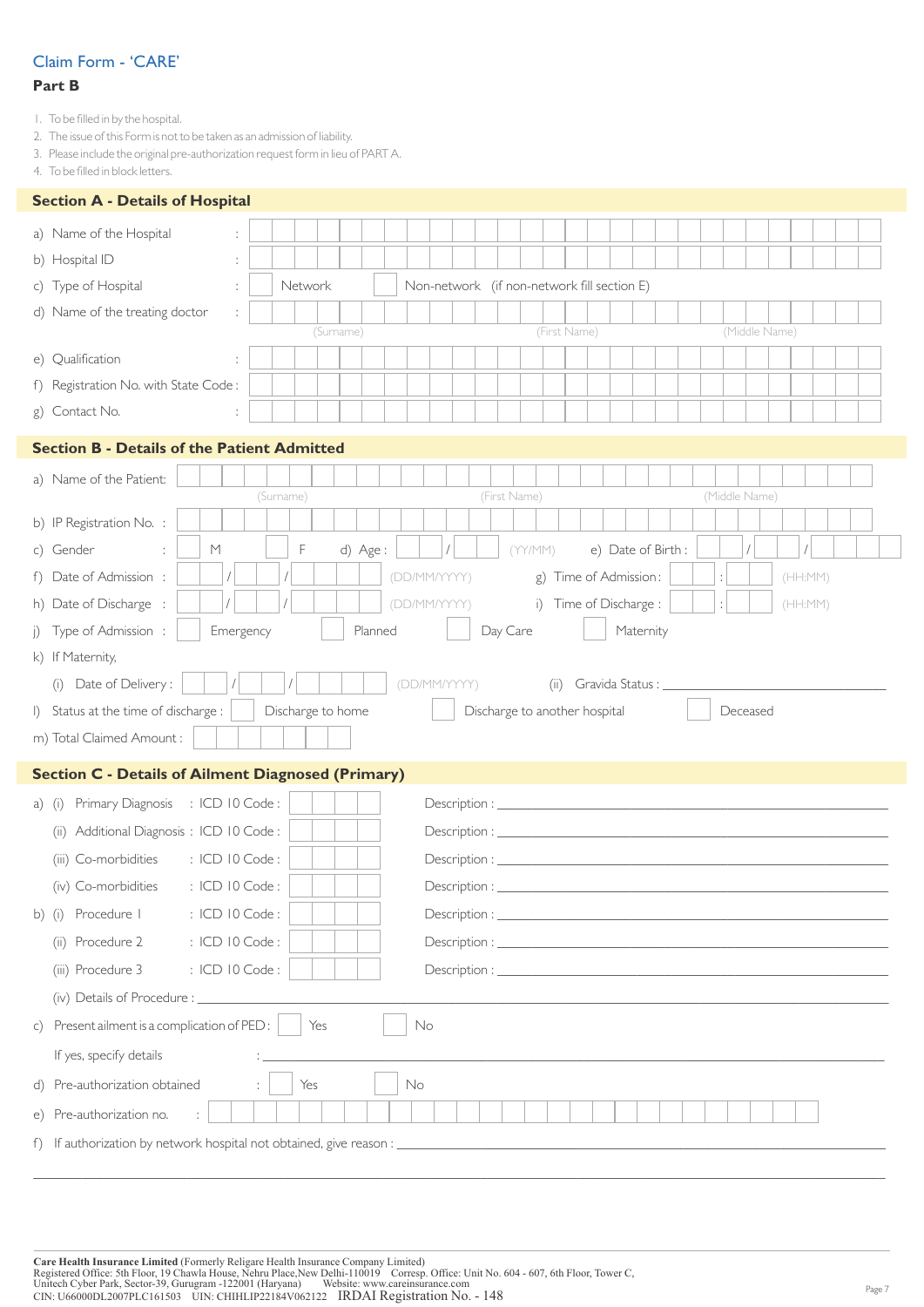| g)          |                    | Hospitalization due to Injury                                                                                                                                                                                                                                                              |    | Yes            |     | No |    |                       |                         |      |         |     |     |                                                        |  |    |  |  |
|-------------|--------------------|--------------------------------------------------------------------------------------------------------------------------------------------------------------------------------------------------------------------------------------------------------------------------------------------|----|----------------|-----|----|----|-----------------------|-------------------------|------|---------|-----|-----|--------------------------------------------------------|--|----|--|--|
|             | (i)                | If yes, give cause                                                                                                                                                                                                                                                                         |    | Self inflicted |     |    |    | Road Traffic Accident |                         |      |         |     |     | Substance Abuse/Alcohol Consumption                    |  |    |  |  |
|             | (ii)               | If Injury due to Substance abuse/Alcohol consumption, Test conducted to establish this :<br>(If yes, attach reports)                                                                                                                                                                       |    |                |     |    |    |                       |                         |      |         | Yes |     | No                                                     |  |    |  |  |
|             | (iii)              | If Medico Legal                                                                                                                                                                                                                                                                            |    | Yes            |     | No |    |                       |                         |      |         |     |     |                                                        |  |    |  |  |
|             | (iv)               | Reported to Police                                                                                                                                                                                                                                                                         |    | Yes            |     | No |    |                       |                         |      |         |     |     |                                                        |  |    |  |  |
|             | (v)                | FIR No.                                                                                                                                                                                                                                                                                    |    |                |     |    |    |                       |                         |      |         |     |     |                                                        |  |    |  |  |
|             | (vi)               | If not reported to Police, give reason : _                                                                                                                                                                                                                                                 |    |                |     |    |    |                       |                         |      |         |     |     |                                                        |  |    |  |  |
|             |                    | <b>Section D - Claim Documents Submitted - Checklist</b>                                                                                                                                                                                                                                   |    |                |     |    |    |                       |                         |      |         |     |     |                                                        |  |    |  |  |
| $($ l $)$   |                    | Duly signed Claim Form                                                                                                                                                                                                                                                                     |    |                |     |    |    | (ix)                  | Investigation Report    |      |         |     |     |                                                        |  |    |  |  |
| (ii)        |                    | Original Pre-authorization request                                                                                                                                                                                                                                                         |    |                |     |    |    | $(\times)$            |                         |      |         |     |     | CT/MRI/USG/HPE investigation reports                   |  |    |  |  |
| (iii)       |                    | Copy of Pre-authorization approval letter                                                                                                                                                                                                                                                  |    |                |     |    |    | (xi)                  |                         |      |         |     |     | Doctor's reference slip for investigation              |  |    |  |  |
| (iv)        |                    | Copy of photo ID card of patient verified by hospital                                                                                                                                                                                                                                      |    |                |     |    |    | (xii)                 | ECG                     |      |         |     |     |                                                        |  |    |  |  |
| (v)         |                    | Hospital Discharge Summary                                                                                                                                                                                                                                                                 |    |                |     |    |    | (xiii)                | Pharmacy Bills          |      |         |     |     |                                                        |  |    |  |  |
| (vi)        |                    | Operation Theatre notes                                                                                                                                                                                                                                                                    |    |                |     |    |    | (xiv)                 | MLC report & Police FIR |      |         |     |     |                                                        |  |    |  |  |
| (vii)       | Hospital Main Bill |                                                                                                                                                                                                                                                                                            |    |                |     |    |    | (xv)                  |                         |      |         |     |     | Original death summary from hospital where applicable: |  |    |  |  |
| (viii)      |                    | Hospital Break-up Bill                                                                                                                                                                                                                                                                     |    |                |     |    |    | (xvi)                 |                         |      |         |     |     |                                                        |  |    |  |  |
|             |                    | Section E - Additional Details in case of Non-Network Hospital (Only fill in case of non-network hospital)                                                                                                                                                                                 |    |                |     |    |    |                       |                         |      |         |     |     |                                                        |  |    |  |  |
|             |                    | a) Address of the Hospital                                                                                                                                                                                                                                                                 | ÷. |                |     |    |    |                       |                         |      |         |     |     |                                                        |  |    |  |  |
|             |                    |                                                                                                                                                                                                                                                                                            |    |                |     |    |    |                       |                         |      |         |     |     |                                                        |  |    |  |  |
|             |                    |                                                                                                                                                                                                                                                                                            |    |                |     |    |    |                       |                         |      |         |     |     |                                                        |  |    |  |  |
|             | City               |                                                                                                                                                                                                                                                                                            | ÷  |                |     |    |    |                       |                         |      |         |     |     |                                                        |  |    |  |  |
|             | State              |                                                                                                                                                                                                                                                                                            | ÷  |                |     |    |    |                       |                         |      |         |     |     | Pin Code:                                              |  |    |  |  |
|             | b) Contact No.     |                                                                                                                                                                                                                                                                                            |    |                |     |    |    |                       |                         |      |         |     |     |                                                        |  |    |  |  |
|             |                    | c) Registration No. with State Code :                                                                                                                                                                                                                                                      |    |                |     |    |    |                       |                         |      |         |     |     |                                                        |  |    |  |  |
|             | d) Hospital PAN    |                                                                                                                                                                                                                                                                                            |    |                |     |    |    |                       |                         | e)   |         |     |     | No. of inpatient beds:                                 |  |    |  |  |
| $\dagger$ ) |                    | Facilities available in the hospital : (i) OT:                                                                                                                                                                                                                                             |    |                | Yes |    | No |                       |                         | (ii) | $ICU$ : |     | Yes |                                                        |  | No |  |  |
|             | (iii) Others:      |                                                                                                                                                                                                                                                                                            |    |                |     |    |    |                       |                         |      |         |     |     |                                                        |  |    |  |  |
|             |                    | <b>Section F - Declaration by the Hospital</b>                                                                                                                                                                                                                                             |    |                |     |    |    |                       |                         |      |         |     |     |                                                        |  |    |  |  |
|             |                    | (Please read very carefully)                                                                                                                                                                                                                                                               |    |                |     |    |    |                       |                         |      |         |     |     |                                                        |  |    |  |  |
|             |                    | We hereby declare that the information furnished in this Claim Form is true & correct to the best of our knowledge and belief. If we have made any false or untrue<br>statement, suppression or concealment of any material facts, our right to claim under this claim shall be forfeited. |    |                |     |    |    |                       |                         |      |         |     |     |                                                        |  |    |  |  |

| Date  | ٠<br>٠ |  |  |  |  | (DD/MM/YYYY) |
|-------|--------|--|--|--|--|--------------|
| Place |        |  |  |  |  |              |

Date : / / (DD/MM/YYYY) Signature & Seal of the Hospital Authority : \_\_\_\_\_\_\_\_\_\_\_\_\_\_\_\_\_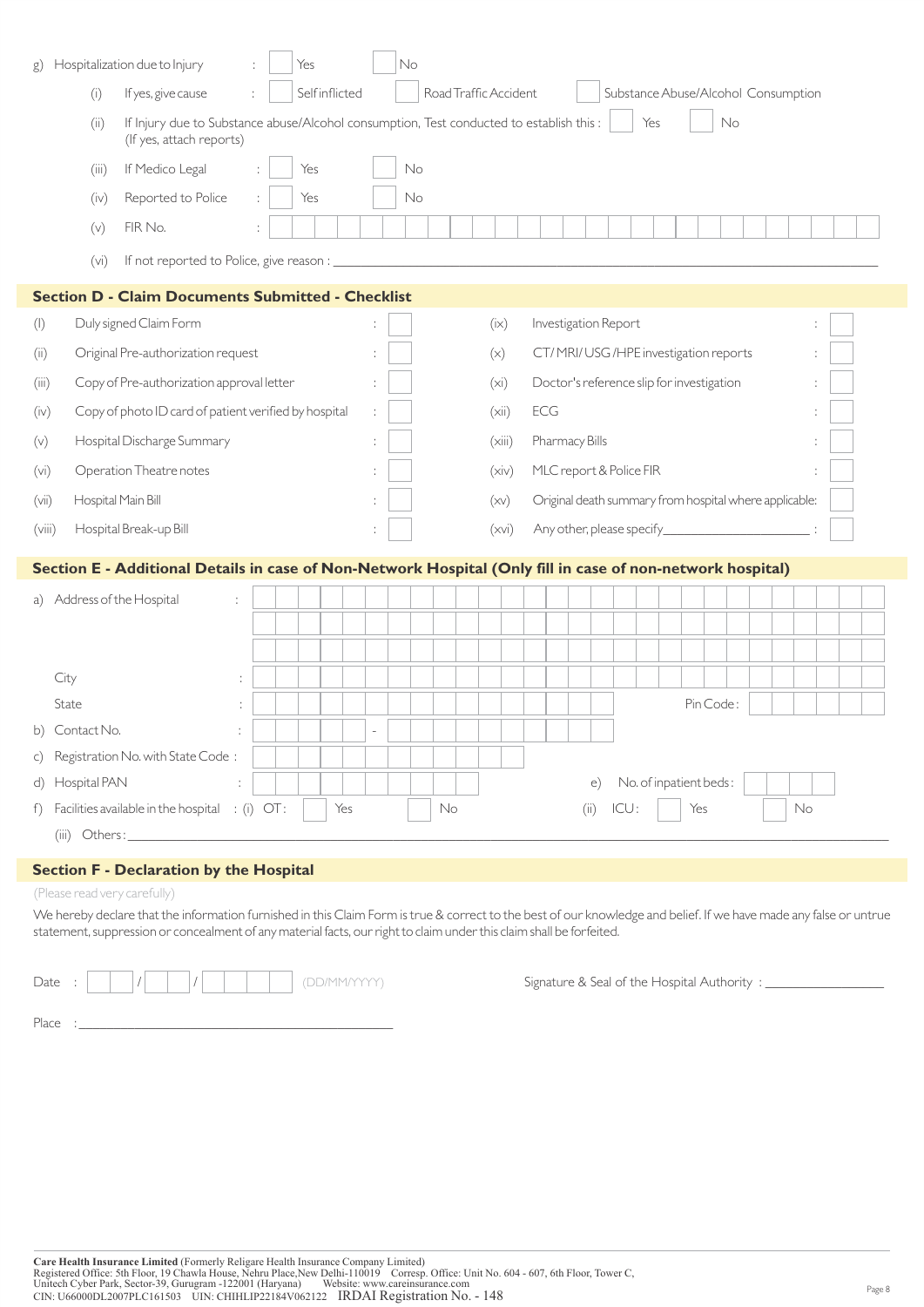### **Guidance For Filling Claim Form- Part B (To be filled in by the hospital)**

| Data Element                                                                              | Description                                                              | Format                                       |
|-------------------------------------------------------------------------------------------|--------------------------------------------------------------------------|----------------------------------------------|
|                                                                                           | Section A - Details of Hospital                                          |                                              |
| a) Name of Hospital                                                                       | Enter the name of hospital                                               | Name of hospital in full                     |
| b) Hospital ID                                                                            | Enter ID number of hospital                                              | As allocated by the TPA                      |
| c) Type of Hospital                                                                       | Indicate whether In network or non-network hospital                      | Tick the right option                        |
| d) Name of treating doctor                                                                | Name of treating doctor                                                  | Name of doctor in full                       |
| e) Qualification                                                                          | Enter the qualifications of the treating doctor                          | Abbreviations of educational qualifications  |
| f) Registration No. with State Code                                                       | Enter the registration number of the doctor along<br>with the state Code | As allocated by the Medical Council of India |
| g) Contact No.                                                                            | Enter the phone number of doctor                                         | Include STD code with telephone number       |
|                                                                                           | Section B - Details of Patient Admitted                                  |                                              |
| a) Name of Patient                                                                        | Enter the name of hospital                                               | Name of hospital in full                     |
| b) IP Registration Number                                                                 | Enter insurance provider registration number                             | As allotted by the insurance provider        |
| c) Gender                                                                                 | Indicate Gender of the patient                                           | Tick Male or Female                          |
| d) Age                                                                                    | Enter age of the patient                                                 | Number of years and months                   |
| e) Date of Birth                                                                          | Enter Date of Birth of patient                                           | Use dd-mm-yy format                          |
| Date of admission                                                                         | Enter date of admission                                                  | Use dd-mm-yy format                          |
| g) Time                                                                                   | Enter time of admission                                                  | Use hh:mm format                             |
| h) Date of discharge                                                                      | Enter date of discharge                                                  | Use dd-mm-yy format                          |
| Time<br>i)                                                                                | Enter time of discharge                                                  | Use hh:mm format                             |
| Type of Admission                                                                         | Indicate type of admission of patient                                    | Tick the right option                        |
| k) If Maternity                                                                           |                                                                          |                                              |
| Date of Delivery                                                                          | Enter Date of Delivery if maternity                                      | Use dd-mm-yy format                          |
| Gravida Status                                                                            | Enter Gravida status if maternity                                        | Use standard format                          |
| I) Status at time of discharge                                                            | Indicate status of patient at time of discharge                          | Tick the right option                        |
| m) Total claimed amount                                                                   | Indicate the total claimed amount                                        | In rupees (Do not enter paise values)        |
|                                                                                           | Section C - Details of Ailment Diagnosed (Primary)                       |                                              |
| a) ICD 10 Code                                                                            |                                                                          |                                              |
| Primary Diagnosis                                                                         | Enter the ICD 10 Code and description of the primary<br>Diagnosis        | Standard Format and Open text                |
| Additional Diagnosis                                                                      | Enter the ICD 10 Code and description of the<br>additional Diagnosis     | Standard Format and Open text                |
| Co-morbidities                                                                            | Enter the ICD 10 Code and description of the<br>co-morbidities           | Standard Format and Open text                |
| b) ICD 10 PCS                                                                             |                                                                          |                                              |
| Procedure I                                                                               | Enter the ICD 10 PCS and description of the first<br>procedure           | Standard Format and Open text                |
| Procedure 2                                                                               | Enter the ICD 10 PCS and description of the second<br>procedure          | Standard Format and Open text                |
| Procedure 3                                                                               | Enter the ICD 10 PCS and description of the third<br>procedure           | Standard Format and Open text                |
| Details of Procedure                                                                      | Enter the details of the procedure                                       | Open text                                    |
| c) PED                                                                                    | Indicate whether present ailment is a combination of PED                 | Tick Yes or No                               |
| If yes, specify details                                                                   | Enter the details of PED                                                 | Open text                                    |
| d) Pre-authorization obtained                                                             | Indicate whether pre-authorization obtained                              | Tick Yes or No                               |
| e) Pre-authorization Number                                                               | Enter pre-authorization number                                           | As allotted by TPA                           |
| f) If authorization by network hospital not obtained,<br>give reason                      | Enter reason for not obtaining pre-authorization number                  | Open text                                    |
| g) Hospitalization due to injury                                                          | Indicate if hospitalization is due to injury                             | Tick Yes or No                               |
| Cause                                                                                     | Indicate cause of injury                                                 | Tick the right option                        |
| If injury due to substance abuse/alcohol consumption,<br>test conducted to establish this | Indicate whether test conducted                                          | Tick Yes or No                               |
| If Medico Legal                                                                           | Indicate whether injury is medico legal                                  | Tick Yes or No                               |
| Reported To Police                                                                        | Indicate whether police report was filed                                 | Tick Yes or No                               |
| FIR No.                                                                                   | Enter first information report number                                    | As issued by police authorities              |
| If not reported to police, give reason                                                    | Enter reason for not reporting to police                                 | Open text                                    |
|                                                                                           | Section D - Claims Document Submitted Checklist                          |                                              |
| Indicate which supporting documents are submitted                                         |                                                                          |                                              |

Care Health Insurance Limited (Formerly Religare Health Insurance Company Limited)<br>Registered Office: 5th Floor, 19 Chawla House, Nehru Place,New Delhi-110019 Corresp. Office: Unit No. 604 - 607, 6th Floor, Tower C,<br>Unitec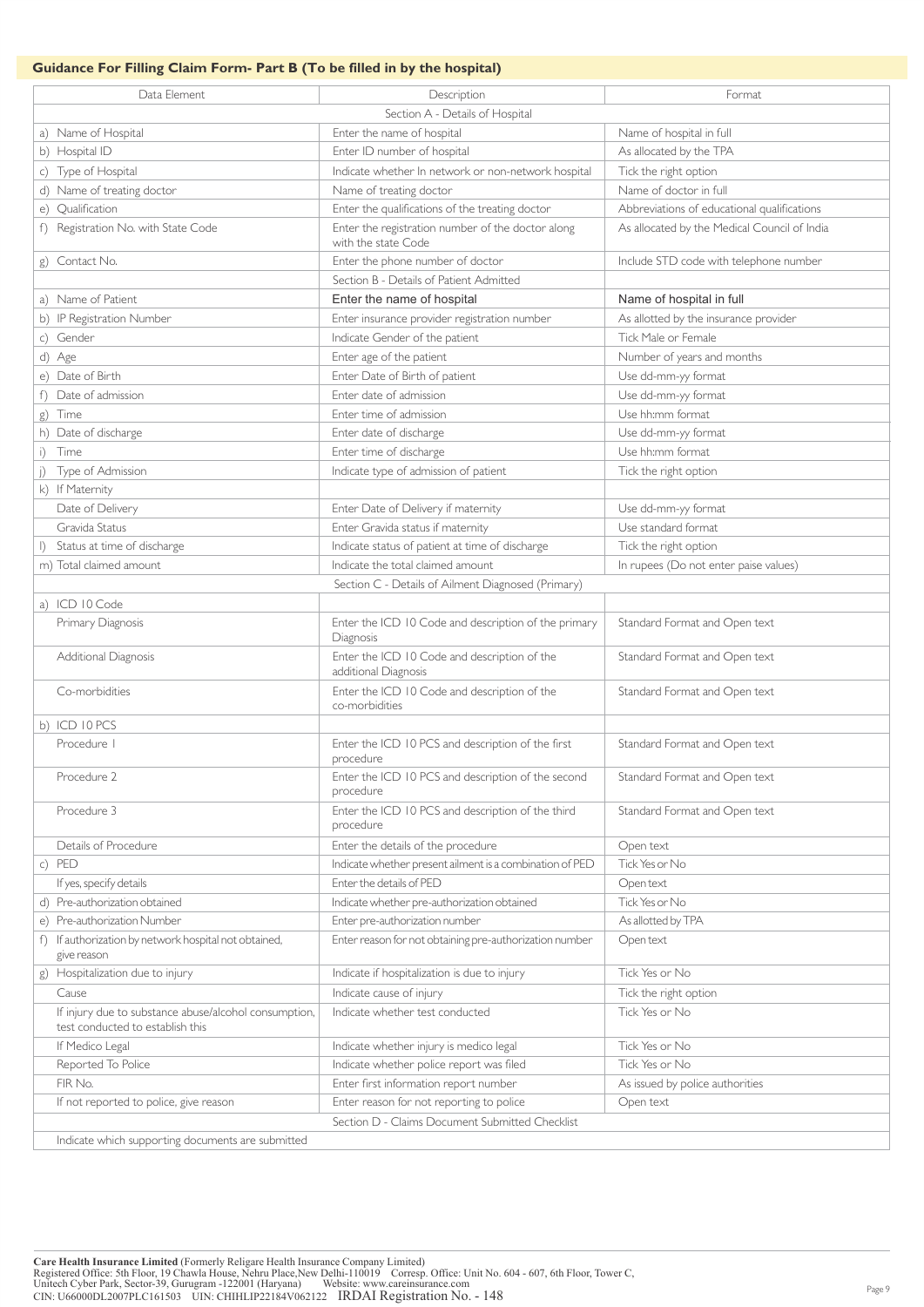| Data Flement                            | Description                                                                                            | Format                                           |  |  |  |  |  |  |  |  |
|-----------------------------------------|--------------------------------------------------------------------------------------------------------|--------------------------------------------------|--|--|--|--|--|--|--|--|
|                                         | Section E - Additional Details in case of Non-Network Hospital                                         |                                                  |  |  |  |  |  |  |  |  |
| a) Address                              | Enter the full postal address                                                                          | Include Street, City and Pin Code                |  |  |  |  |  |  |  |  |
| b) Contact No.                          | Enter the phone number of hospital                                                                     | Include STD code with telephone number           |  |  |  |  |  |  |  |  |
| c) Registration No. with State Code     | Enter the registration number of the doctor along<br>with the state Code                               | As allocated by the Medical Council of India     |  |  |  |  |  |  |  |  |
| d) Hospital PAN                         | Enter the permanent account number                                                                     | As allotted by the Income Tax department         |  |  |  |  |  |  |  |  |
| e) Number of Inpatient beds             | Enter the number of inpatient beds                                                                     | Digits                                           |  |  |  |  |  |  |  |  |
| f) Facilities available in the hospital | Indicate facilities available in the hospital                                                          | Tick the right option. If others, please specify |  |  |  |  |  |  |  |  |
|                                         | Section F - Declaration by the Hospital                                                                |                                                  |  |  |  |  |  |  |  |  |
|                                         | Read declaration carefully and mention date (in dd:mm:yy format), place (open text) and sign and stamp |                                                  |  |  |  |  |  |  |  |  |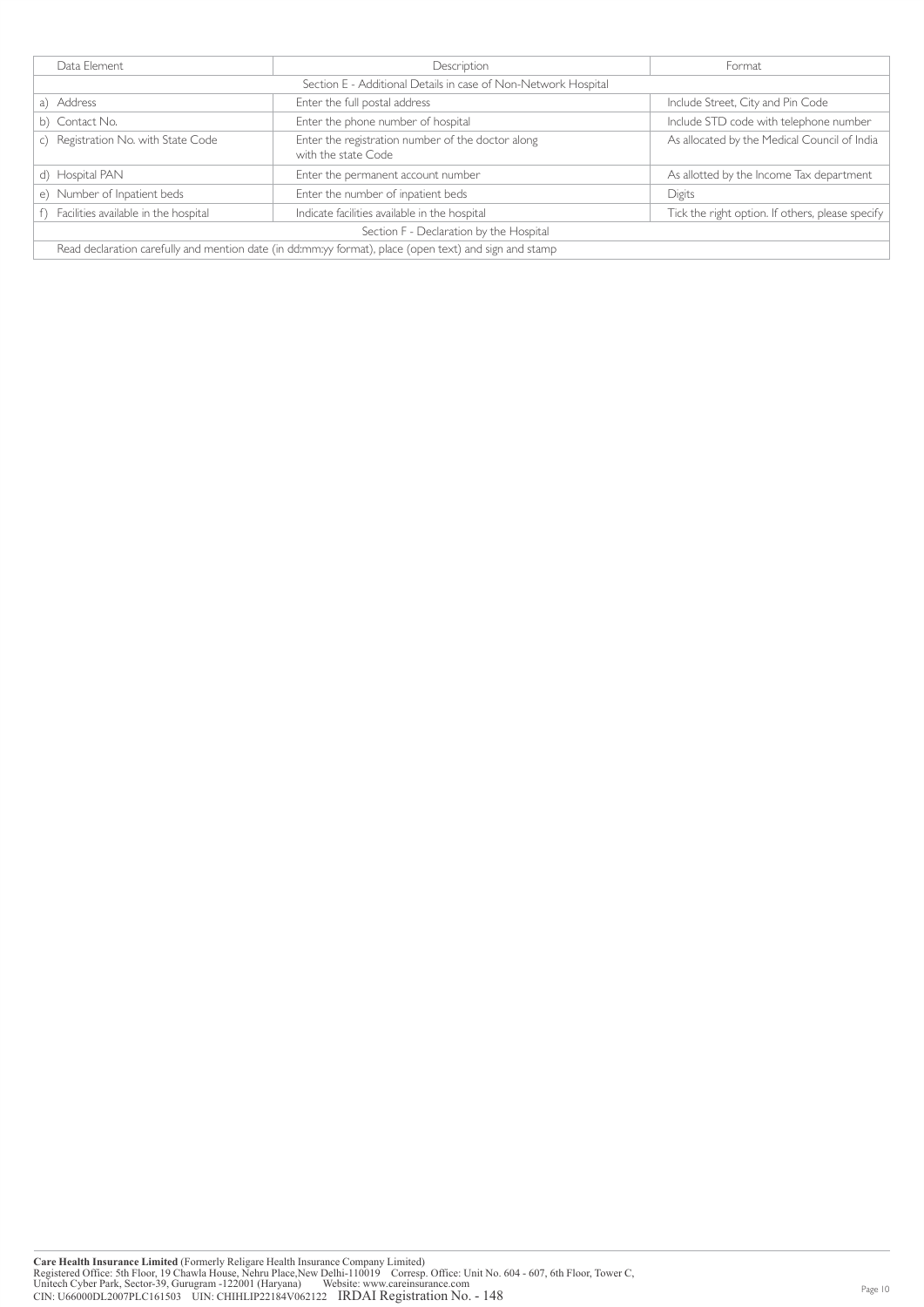| <b>Annexure - I to Claim Form</b>                 |                                                                                                                                                            |        |
|---------------------------------------------------|------------------------------------------------------------------------------------------------------------------------------------------------------------|--------|
|                                                   | If a claim is made for any of the following Benefits under 'Travel Plus', then kindly tick the appropriate Benefit and fill in the corresponding details:- |        |
| <b>Worldwide In-Patient Cover (for emergency)</b> | $\ddot{\cdot}$                                                                                                                                             |        |
| <b>Worldwide OPD Cover</b>                        |                                                                                                                                                            |        |
|                                                   | Note: If claiming under 'Worldwide OPD Cover', only the relevant fields need to be filled.                                                                 |        |
|                                                   |                                                                                                                                                            |        |
|                                                   |                                                                                                                                                            |        |
|                                                   |                                                                                                                                                            |        |
|                                                   |                                                                                                                                                            |        |
|                                                   |                                                                                                                                                            |        |
|                                                   |                                                                                                                                                            |        |
| Date of onset of Illness (DDMMYYYY):              |                                                                                                                                                            |        |
|                                                   |                                                                                                                                                            |        |
|                                                   |                                                                                                                                                            |        |
| Date of treatment (DDMMYYYY): From                | To                                                                                                                                                         |        |
| <b>Loss of Passport</b>                           |                                                                                                                                                            |        |
| Date of loss (DDMMYYYY):                          |                                                                                                                                                            |        |
|                                                   |                                                                                                                                                            |        |
|                                                   |                                                                                                                                                            |        |
| Loss of Checked-in Baggage                        |                                                                                                                                                            |        |
| Name of Common Carrier                            |                                                                                                                                                            |        |
| Date of loss (DDMMYYYY):                          |                                                                                                                                                            |        |
|                                                   |                                                                                                                                                            |        |
|                                                   |                                                                                                                                                            |        |
| Serial no.                                        | Details of Loss                                                                                                                                            | Amount |
|                                                   |                                                                                                                                                            |        |
|                                                   |                                                                                                                                                            |        |
|                                                   |                                                                                                                                                            |        |
| <b>Repatriation of Mortal Remains</b>             |                                                                                                                                                            |        |
|                                                   |                                                                                                                                                            |        |
| Date of death of Insured (DDMMYYYY):              | Total expenses_                                                                                                                                            |        |
|                                                   | Date:                                                                                                                                                      |        |
| <b>Medical Evacuation</b>                         |                                                                                                                                                            |        |
|                                                   | If Medical Evacuation is done, reason for Medical Evacuation: _________________________                                                                    |        |
|                                                   | Date:                                                                                                                                                      |        |
| Serial no.                                        | <b>Expense Details</b>                                                                                                                                     | Amount |
|                                                   |                                                                                                                                                            |        |
|                                                   |                                                                                                                                                            |        |
|                                                   |                                                                                                                                                            |        |
|                                                   |                                                                                                                                                            |        |
|                                                   |                                                                                                                                                            |        |